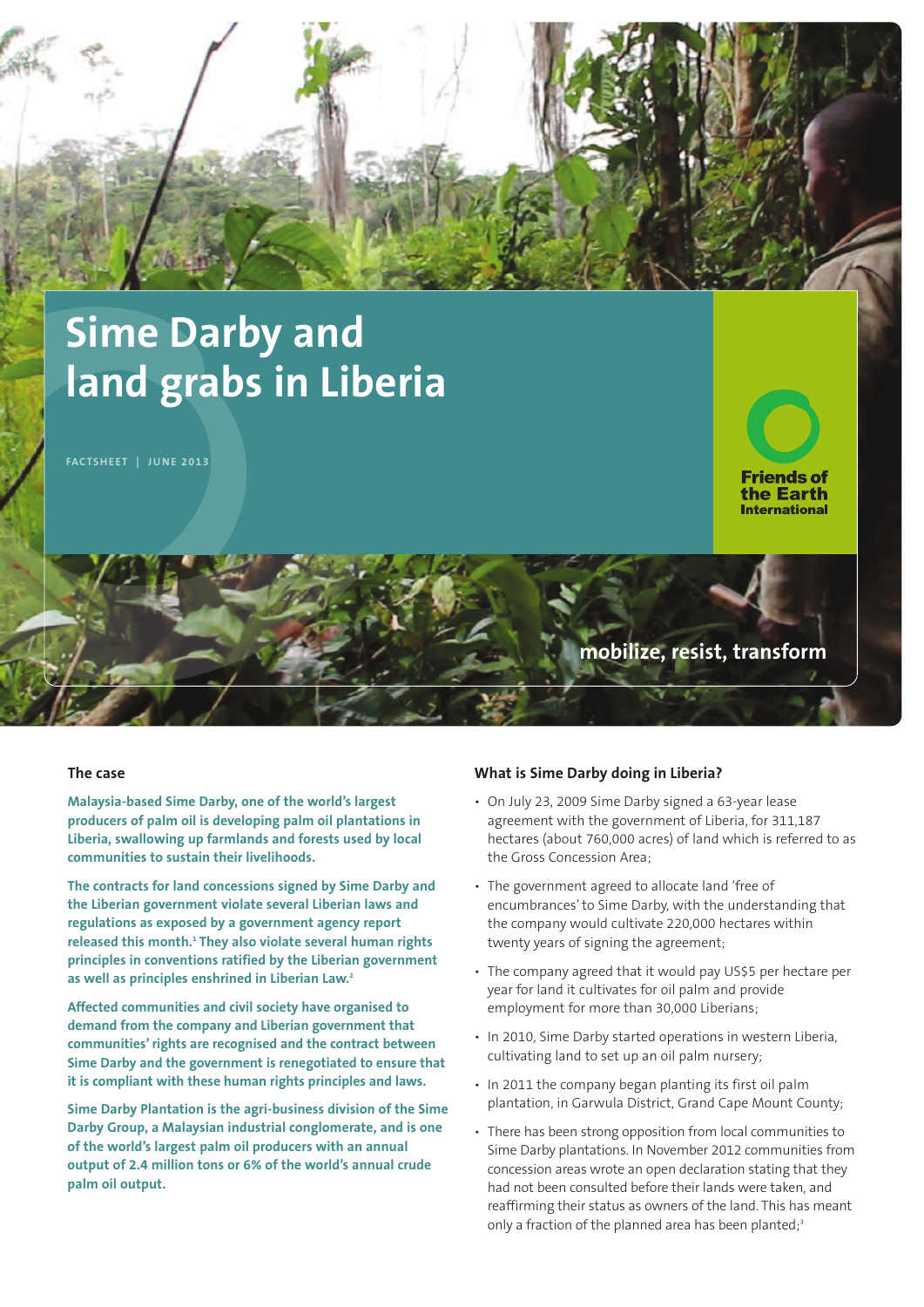### **Sime Darby and land grabs in Liberia**

- In 2013, Sime Darby is expanding into new areas which are granted to them in the contract between Sime Darby and the Liberian government;
- Despite commitments from Sime Darby in early 2013, it has not engaged in free prior and informed consent (FPIC) negotiations in several concession areas. In March 2013 Sime Darby began clearing land in Golidee Town, the Gorbli clan traditional area in Bomi County without negotiating with communities, despite their requests to do so. Communities had to stop Sime Darby's machinery from clearing their land;
- In Gbarpolu, a field visit in March 2013 by local civil society revealed widespread and entrenched local opposition to the project. Representatives of community-based organisations in Gbama District told field researchers that after seeing the trouble in Grand Cape Mount County, Sime Darby's first operational area, they were prepared to engage in direct actions to keep the company from entering the district.

#### **How have local communities been affected by Sime Darby's activities in Liberia?**

In August 2012, Friends of the Earth Liberia, also known as the Sustainable Development Institute (SDI) 4 , published a report on the impacts of Sime Darby on the livelihoods of communities in Garwula District. The main findings of the report are:

- Farms and farmlands which provide livelihoods and food for the local communities are being swallowed up by the Sime Darby plantation, with very few alternative livelihood options available to those not incorporated into the company workforce;
- No compensation has been paid to communities for land taken over by the company;
- Forest areas used for various cultural practices had also been destroyed and planted with oil palm.

The University of Reading has undertaken an independent Environmental and Social Impact Assessment of 20,000 hectare of land targeted for clearance in Bopolu District, Gbarpolu County. The report finds<sup>6</sup>:

- Sime Darby operations could lead to a loss of biodiversity, particularly the Upper Guinean Forest Ecosystem, which includes globally endangered and vulnerable bird species;
- There could be land clearance of substantial areas of closed forest (more than 40 per cent tree cover) resulting in reductions in carbon storage and sequestration capacity;
- There are risks of loss of livelihoods, food insecurity and the potential for chronic poverty;
- Increased risk of conflict and rural to urban migration;
- Increase in gender inequalities;
- According to Sime Darby's own High Conservation Value Assessment report, one of the concession areas (Garwula District, Grand Cape Mount County) is comprised of wetlands, agricultural lands, and mainly intact natural forested areas. It houses a variety of animal species including Water Chevrotain and African Buffalo, both of which are protected under Liberian laws. Various species of forest and lowland birds, as well as reptiles including crocodiles are found in the area. Another concession area (Bopolu District, Gbarpolu County) also has significant forest cover, including large blocks of primary and secondary forests<sup>6</sup>.

While Sime Darby has promised to avoid High Conservation Value forests, it is difficult to see how they can move into these concession areas without the deforestation of primary and secondary forests.

#### **How do the contracts of Sime Darby violate Liberian regulations?**

The Liberia Extractive Industries Transparency Initiative (LEITI) has found that contract award process between Sime Darby and the Liberian government did not comply with local land laws, failed to conduct public consultations or produce due diligence reports as required by Liberian rules. Some examples are listed below:

- An area of 100,000 hectares was awarded to Sime Darby without undergoing a competitive bidding process.
- The concession was signed without a Certificate for Concession which seeks to ensure that the proposed Concessions are in line with the national economic objectives and to address any barriers or bottlenecks which could impede the procurement process.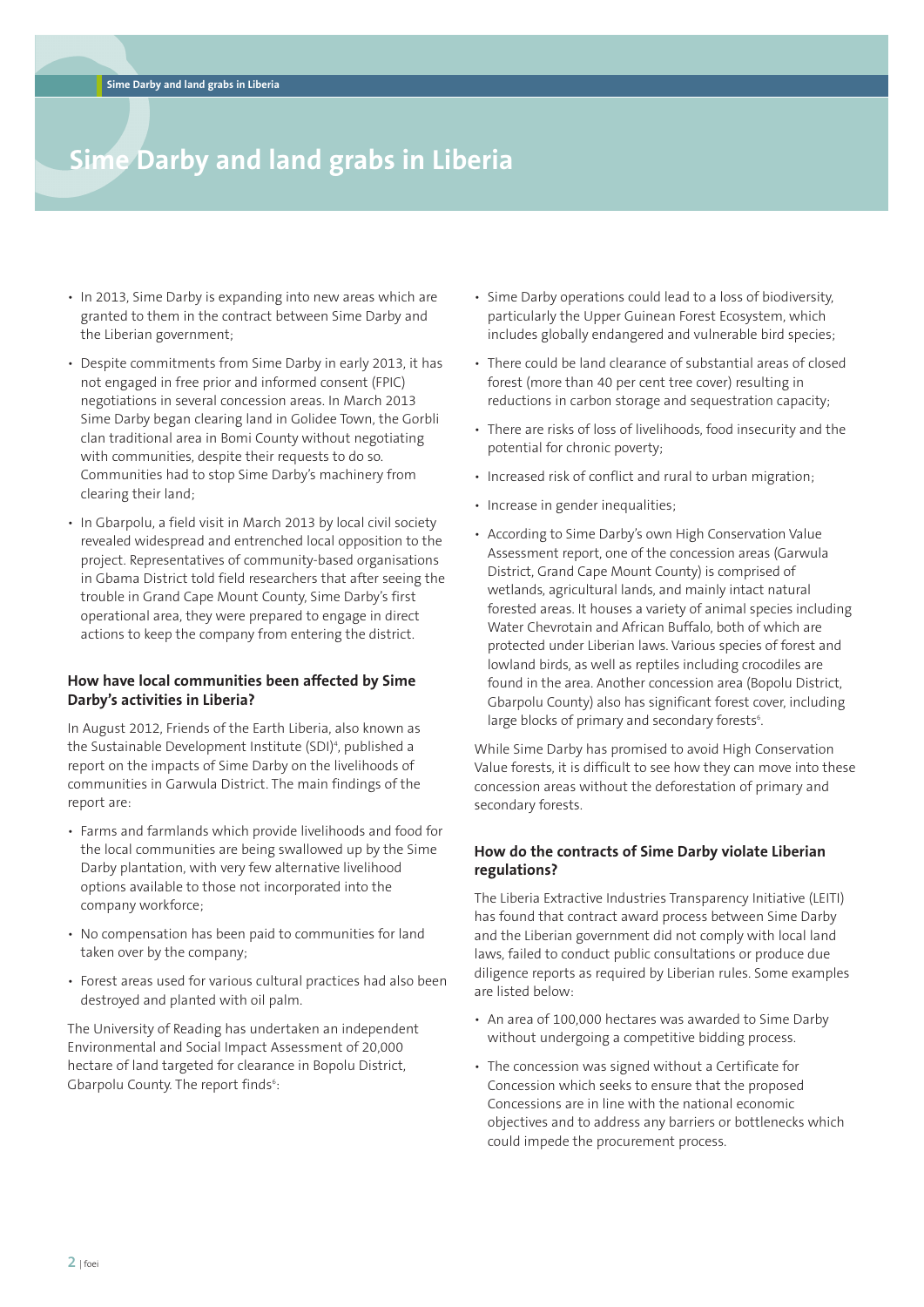- Liberian law states that "a Concession Entity shall undertake public stakeholder consultations with respect to each proposed Concession prior to the finalisation of the bid documents to be included in the invitation to bid." Yet there was no evidence found that the Sime Darby concession held stakeholder forums.
- Sime Darby's contract for 63 years violates the Liberia public lands law which states "The term of any such lease shall not exceed fifty years."

#### **How do the contracts with Sime Darby violate human rights?**

An analysis of the contract between Sime Darby and the Liberian government reveals that it violates several aspects of internationally recognised human rights. Liberia is a signatory of the International Covenant on Civil and Political Rights (ICCPR), the International Covenant on Economic, Social and Cultural Rights (ICESCR), and the International Convention on the Elimination of all Forms of Racial Discrimination (ICERD) as well as a number of other human rights agreements. The contracts violate provisions in all these conventions. For example:

- By having no protection for communities'rights in respect of customary land and natural resources;
- By not guaranteeing the principle of Free, Prior and Informed Consent (FPIC);
- By allowing involuntary resettlement of communities if they are deemed to impede the companies' activities;
- By allowing the degradation of food security by not mandating that the company find alternative nutrition sources for community members who lose farmland to the plantations.

Local communities accuse Sime Darby of violating especially the FPIC process by<sup>7</sup>:

- Providing inadequate information about the concession areas;
- Not providing communities copies of the concession agreement;
- Giving little or no time to consider their response;
- Providing inadequate or no compensation;
- By not giving communities the opportunity to say 'no'.

#### **EU financers**

European banks, pension funds and private equity funds have given out loans to Sime Darby with a total value of 280 million euro and assisted with issuing new bonds with a total value of 250 million euro<sup>8</sup>. Almost all European investors have adopted a policy that requires the companies they invest in to uphold certain criteria, such as the RSPO criteria or the UN Global Compact Principles. Several European investors including pension funds and banks were approached by Friends of the Earth In January 2013 regarding how the operations of Sime Darby violate these criteria and urged the investors to take action towards Sime Darby.

The largest European shareholders of Sime Darby are the Norwegian Government Pension Fund - Global, the British asset manager Schroder Investment Management, the Dutch pension fund Pensioenfonds Zorg en Welzijn (PfZW) and the German Deutsche Bank. Deutsche Bank is also the largest European bondholder together with AXA Group (France). HSBC and Standard Chartered (both from the United Kingdom) are the only European financial institutions that have assisted Sime Darby to issue new bonds.

#### **Norway**

The Government Pension Fund Global announced in March 2013 that in 2012 it had withdrawn from 23 of the world's largest palm oil companies, because their long-term business model was deemed unsustainable. At the same time it became clear that the Pension Fund quadrupled its investment in Sime Darby. Despite requests from Friends of the Earth the fund has not revealed its reasons for doing so, nor has it responded to specific questions from Friends of the Earth on the Sime Darby case. The Pension Fund has shares worth 97 million euro in Sime Darby.

*Community representatives from affected communities across Liberia gather for a final-day photo at the conclusion of conference held in Bopolu City in November 2012.*

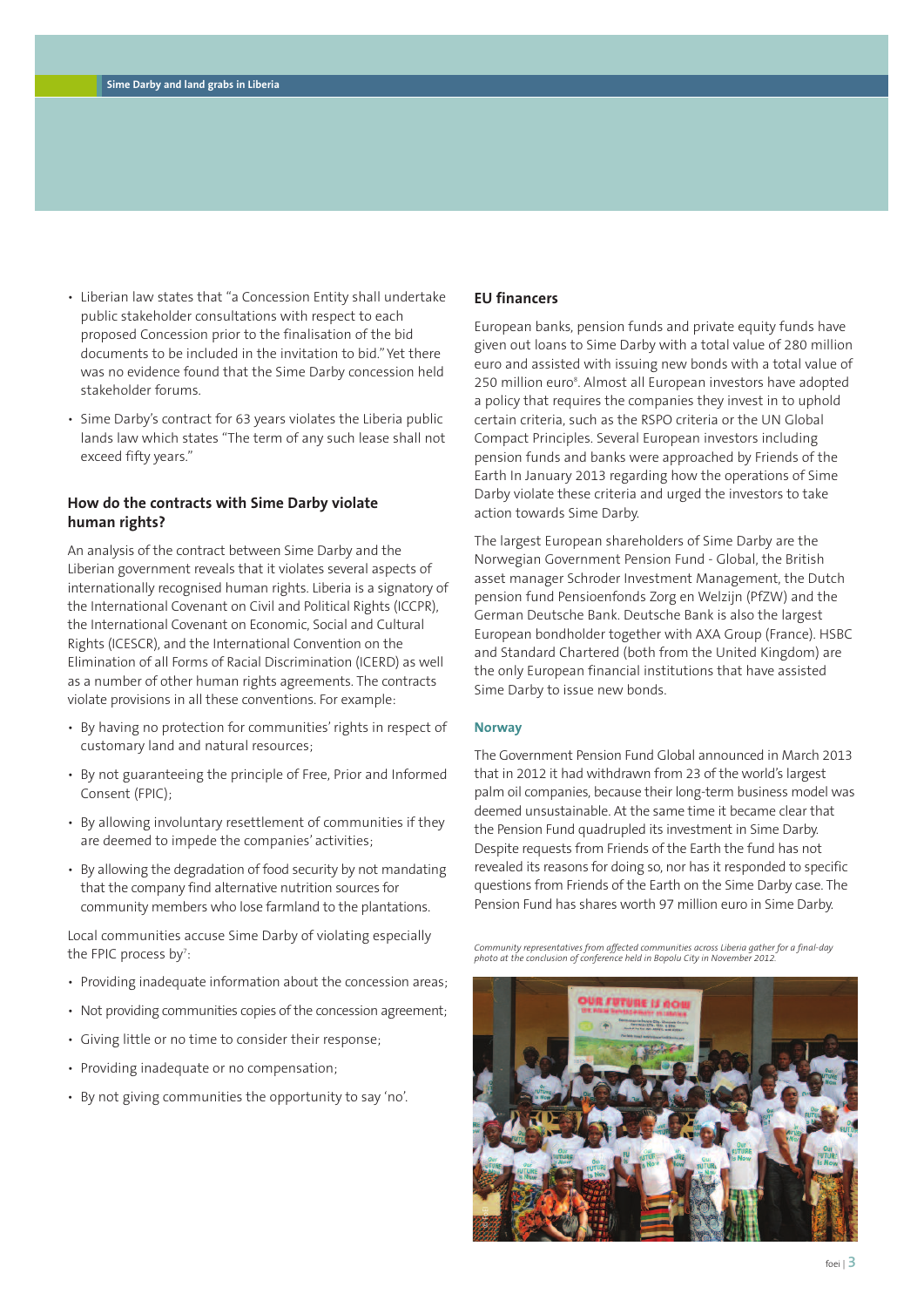### **Sime Darby and land grabs in Liberia**

#### **Netherlands**

Pension fund PfZW looks for investments in companies that take environmental, social and governance factors into account. PfZW uses the UN Global Compact principles to screen companies it might invest in. In PfZW's brochure on responsible investment, the pension fund mentions that it wants companies to take into account people and the environment. After being contacted by Friends of the Earth, PfZW indicated concern about the operations of Sime Darby and stated that they are in continuous dialogue with the company. PfZW has shares worth 25 million euros in Sime Darby.

Pension fund ABP ABP's sustainable investment policy is based on the OECD Guidelines for Multinational Enterprises. The starting point is that all companies ABP invests in should respect the principles as defined by the UN Global Compact. ABP has communicated to Friends of the Earth that it is in dialogue with Sime Darby about its sustainability approach and practices. ABP has shares worth 13 million euro in Sime Darby.

ING has a specific social and environmental policy on companies that are active in the forestry and agricultural commodities sectors. ING requires companies they invest in to demonstrate that they respect social and environmental regulations, that they strive to implement RSPO criteria and that they apply the Free, Prior and Informed Consent (FPIC) principles. Despite having being contacted by Friends of the Earth several times, ING has not responded. ING is a bondholder with a total value of 1 million euro in Sime Darby.

#### **Sweden**

Skandinaviska Enskilda Banken (SEB) has signed the UN Global Compact principles. SEB uses the UN Global Compact as well as the OECD Guidelines as the basis for standards for corporations they invest in. These guidelines are also part of the framework SEB uses when assessing companies. SEB responded to our inquiries by stating that SEB will discuss appropriate points of action on Sime Darby with their research provider. SEB has shares in Sime Darby with a value of 3 million euro.

Första AP-Fonden/AP1. Swedish pension Fund AP1 expects all businesses it invests in to live up to the ten principles of corporate responsibility as defined by the UN Global Compact and include sustainability issues in business. More specifically, AP 1 states that if a company that they invest in can be associated with violation of any of the conventions which Sweden has ratified or recently endorsed, the fund will try to influence the company to bring ensure that future violations can be avoided. Businesses should also, where possible, compensate the victims and repair environmental damage'. AP1 responded to Friends of the Earth inquiries by stating that they will continue to monitor the development as part of their ongoing processes. AP1 has shares with a value of 3.9 million euro.

Svenska Handelsbanken has signed the UN Global Compact principles. Handelsbanken responded to Friends of the Earth enquiries by stating that they had met Sime Darby last year. Handelsbanken stated that they would use our information in their continuing analysis of Sime Darby and that they would raise it when they would meet the company, but that a meeting was not scheduled. Svenska Handelsbanken has shares in Sime Darby with a value of 3 million euro.

AP7. In terms of corporate governance, the Seventh AP Fund has chosen to take the OECD Principles of Corporate Governance as a basis for action in ownership issues. It also states that the companies in which the fund invests in are reviewed at least twice a year according to these principles. Despite the fact that AP 7 has been approached three times regarding concerns about Sime Darby operations, they have not responded to Friends of the Earth enquiries. Swedish pension fund AP7 has shares in Sime Darby with a total value of 3 million euro.

#### **UK**

Schroder Investment Management wants the companies they invest in to have awareness of environmental, social and governance issues, because it 'enables companies to potentially mitigate risks and liabilities that could arise from these issues as well as realise opportunities'. Schroder is a signatory to the United Nations principles on Responsible Investment (UN PRI) through which investors commit to incorporating environmental and social governance (ESG) into their investment analysis and decision making. UN PRI signatories also commit to being active owners and to seek appropriate disclosure from companies on ESG issues. As an initial response to Friends of the Earth inquiries, Schroder stated that they had engaged with Sime Darby, but have failed to respond to further issues raised regarding Sime Darby operations. Schroder investment has shares in Sime Darby worth 33 million euro.

HSBC is a signatory of the UN Global Compact which pledges to combat corruption in all its forms, supports a precautionary approach to environmental challenges, promote greater environmental responsibility and respects human and indigenous rights. They sign up to and promote the Equator principles which aim to manage environmental and social risk in corporate loans and finance. HSBC also have a sectoral policy on Forest Land and Forest Products, which demands that activities they finance must "minimize harm to ecosystems,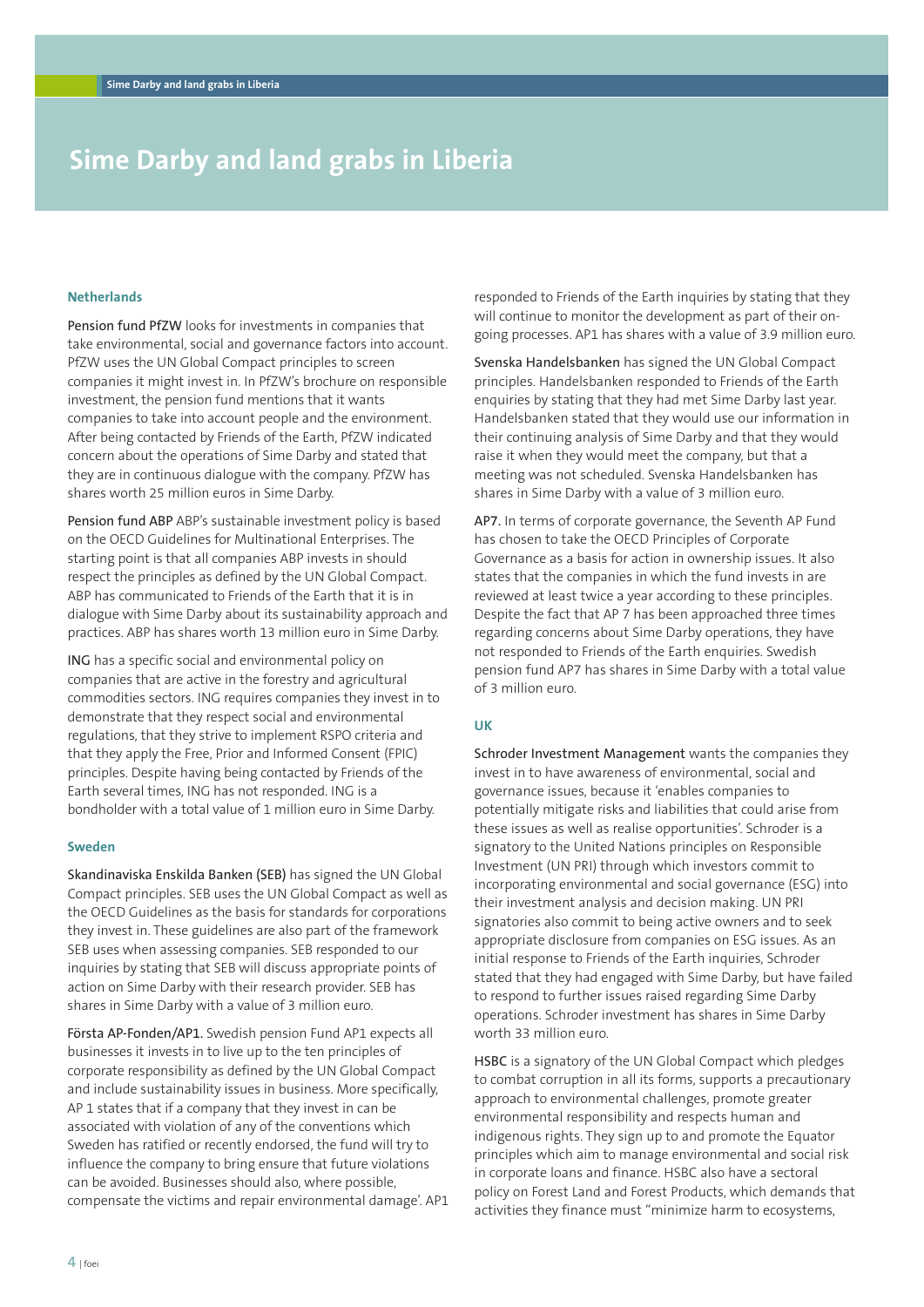maintain forest productivity, ensure ecosystem health and vitality, safe guard traditional and customary rights of forest dwelling communities." It also prohibits planting in high nature value forest areas, and mandate that clients must obey local laws and regulations. HSBC underwrote bonds worth 125 million euro in Sime Darby, issued in January 2013. Friends of the Earth has recently contacted HSBC about its involvement in Sime Darby.

Standard Chartered Bank has detailed policies on forestry and palm oil and is a signatory to the Equator principles which aim to manage environmental and social risk in corporate loans and finance. They require palm oil plantations to implement the principles of the Round Table on Responsible Palm oil and claim to only finance plantation projects on previously cleared forest land, only after five years have passed and only if no direct link to the original deforestation can be demonstrated. Standard Chartered Bank also underwrote bonds worth 125 million euro in Sime Darby, issued in January 2013. Friends of the Earth has recently contacted Standard Chartered bank about their involvement in Sime Darby.

#### **Demands to Sime Darby:**

- The concession agreements or contracts must be renegotiated in order to enshrine the responsibility to conduct FPIC negotiations, to invalidate the resettlement clause, and acknowledge customary community land rights regarding the concession land;
- Only after the communities have given their free, prior and informed consent can the company operate on their land;
- Communities should not be displaced against their will by the activities of Sime Darby;
- All community members should benefit from the plantations and the benefits shall be laid out clearly to the communities before they enter into any agreement;
- Employment rights must be respected;
- Compensation rates must be agreed with the communities before entering into any contractual agreement;
- No further deforestation and other environmental degradation should take place by Sime Darby in any of the concession areas.

#### **Demands to European banks and pension funds:**

#### **Investors financing Sime Darby should:**

- 1. Use their influence on the company to solve the problems in Sime Darby operations and consider divesting if this is not done;
- 2. Ensure they are not investing in land grabs by applying due diligence prior to land investments;
- 3. Develop and implement policies to ensure that investments in land do not contribute to conflicts with communities, deforestation or violations of the law in host or home countries;
- 4. Factor in the long term, wider impacts of their investments on shareholders and society and move towards more sustainable models of investment;
- 5. Ensure that their investments are in line with established human rights and Environmental principles ratified in their home as well as host countries e.g. as outlined in the FAO Voluntary Guidelines for the Responsible Governance of Tenure of Land, Fisheries, and Forests;
- 6. Move away from financing companies involved in huge monoculture projects which often lead to land grabbing and deforestation and re-direct their investments into renewable energy or projects that are promoting sustainable food production and food sovereignty.

Communities from Grand Cape Mount and Gbarpolu Counties gather with Liberian civil society<br>activists to discuss the effects of oil palm plantations on their livelihoods. Grand Cape Mount *County, 2012.*